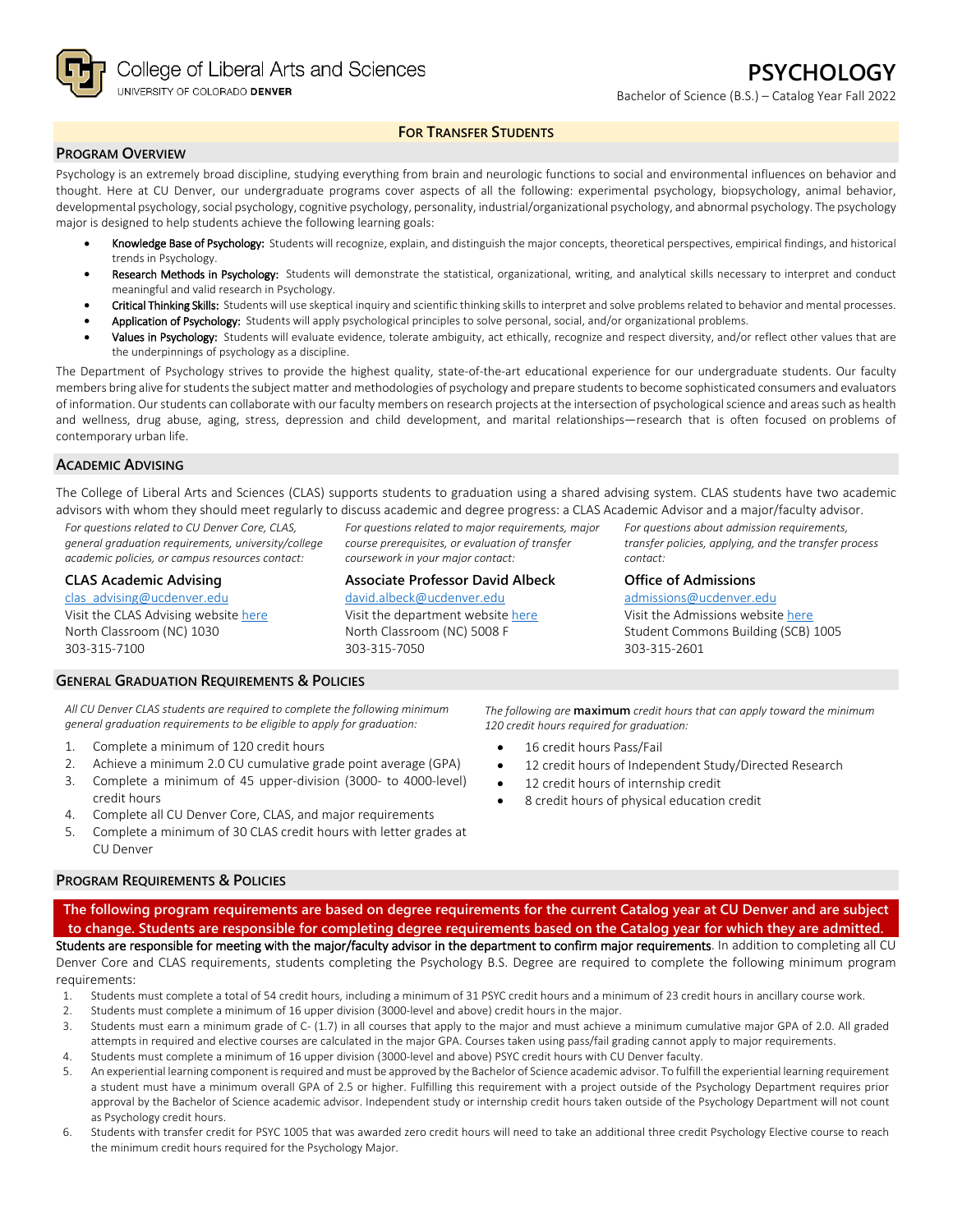Bachelor of Science (B.S.) – Catalog Year Fall 2022

# **FOR TRANSFER STUDENTS**

# **COURSEWORK THAT CAN BE COMPLETED AT PREVIOUS INSTITUTION**

The following is a "bucket" of requirements students can complete prior to transferring to CU Denver, including equivalent Colorado Community College System (CCCS) courses. To determine the equivalencies of courses to be completed at non-CU Denver institutions, students can visit [www.transferology.com](http://www.transferology.com/)**.** It is critical students connect with a CU Denver academic advisor to ensure planned courses will transfer and apply to CU Denver degree requirements. All non-CU Denver coursework must be completed with a C- or better to be eligible for transfer.

Students interested in completing an Associate (A.A. or A.S.) Degree or a [Colorado Statewide Transfer Articulation Agreement or Degree with](https://highered.colorado.gov/transfer-degrees)  [Designation \(DWD\)](https://highered.colorado.gov/transfer-degrees) must work with their community/junior college academic advisor to create an academic plan that accounts for all degree or transfer articulation agreement requirements. Colorado Community College Students may also explore the option to complet[e Reverse Transfer](https://highered.colorado.gov/students/attending-college/colorado-reverse-transfer) at CU Denver.

| <b>CU Denver Requirements</b>                      | <b>CU Denver</b><br><b>Credits</b> | <b>CCCS Equivalent Courses &amp; Notes</b>                                                                                                                 |  |
|----------------------------------------------------|------------------------------------|------------------------------------------------------------------------------------------------------------------------------------------------------------|--|
| CU Denver Core Curriculum Requirements             | $34 - 40$                          |                                                                                                                                                            |  |
| ENGL 1020 - Core Composition I                     | 3                                  | <b>ENG 1021</b>                                                                                                                                            |  |
| ENGL 2030 - Core Composition II                    | $\overline{3}$                     | <b>ENG 1022</b>                                                                                                                                            |  |
| Mathematics                                        | $3 - 4$                            | MAT 1340 recommended or GT-MA1                                                                                                                             |  |
| Arts                                               | 3                                  | GT-AH                                                                                                                                                      |  |
| Humanities                                         | 3                                  | GT-AH or GT-HI                                                                                                                                             |  |
| <b>Behavioral Sciences</b>                         | $3 - 4$                            | PSY 1001 or GT-SS                                                                                                                                          |  |
| Social Sciences                                    | $3 - 4$                            | PSY 1002 GT-SS or GT-HI <sup>*</sup>                                                                                                                       |  |
| Natural/Physical Science with lab                  | $4 - 5$                            | BIO 1111 or GT-SC1                                                                                                                                         |  |
| Natural/Physical Science without lab or Math       | $3 - 5$                            | PSY 2661 or PSY 2662 or GT-SC2 or GT-MA1 (except the course used for Core                                                                                  |  |
|                                                    | 3                                  | Math) or GT-SC1<br>Additional GT-AH, HI, SS* (see note below)                                                                                              |  |
| International Perspectives                         |                                    | To be completed at CU Denver. This requirement must be completed with an                                                                                   |  |
| Cultural Diversity                                 | 3                                  | upper-division course and CCCS courses will not apply.                                                                                                     |  |
| <b>CLAS Graduation Requirements</b>                | $15 - 29$                          |                                                                                                                                                            |  |
| <b>CLAS Communicative Skills</b>                   | 3                                  | COM 1150 or PHI 1013                                                                                                                                       |  |
|                                                    |                                    | e.g., SPA 1012 or ASL 1122                                                                                                                                 |  |
| CLAS Second Language                               | $0 - 10$                           | Students have several options to fulfill this requirement. Please consult a CU                                                                             |  |
|                                                    |                                    | Denver CLAS Academic Advisor.                                                                                                                              |  |
| <b>CLAS Humanities</b>                             | 3                                  | Any transferrable LIT, HIS, HUM, or PHI course                                                                                                             |  |
| <b>CLAS Behavioral Sciences</b>                    | $3 - 4$                            | Any transferrable ANT, COM, or PSY course (except GT-SC courses)                                                                                           |  |
| <b>CLAS Social Sciences</b>                        | $3 - 4$                            | Any transferrable ECO, ETH, GEO, POS, or SOC course (except GT-SC courses)                                                                                 |  |
|                                                    | $3 - 5$                            | BIO 1112 or GT-SC1                                                                                                                                         |  |
| CLAS Natural/Physical Science with lab             |                                    | If students complete only one science course with a lab for the CU Denver Core                                                                             |  |
|                                                    |                                    | Curriculum, this course must have an associated lab.                                                                                                       |  |
| <b>PSYC Major Courses</b>                          | 26                                 |                                                                                                                                                            |  |
| PSYC 1000 Introduction to Psychology I             | 3                                  | PSY 1001                                                                                                                                                   |  |
|                                                    |                                    | Course can fulfill CU Denver Core Behavioral Sciences                                                                                                      |  |
| PSYC 1005 Introduction to Psychology II            | 3                                  | PSY 1002                                                                                                                                                   |  |
|                                                    |                                    | Course can fulfill CU Denver Core Social Sciences<br>PSY 2661 or 2662                                                                                      |  |
| PSYC 2220 Biological Basis of Behavior             | 3                                  | Course can fulfill CU Denver Core Natural/Physical Science without lab                                                                                     |  |
| BIOL 2010 & 2011 Organisms to Ecosystems (Gen      |                                    | <b>BIO 1111</b>                                                                                                                                            |  |
| Bio) with lab                                      | 4                                  | Course can fulfill CU Denver Core Natural/Physical Science with lab                                                                                        |  |
| BIOL 2020 & 2021 Molecules to Cells (Gen Bio) with | 4                                  | <b>BIO 1112</b>                                                                                                                                            |  |
| lab                                                |                                    | Course can fulfill CLAS Natural/Physical Science with lab                                                                                                  |  |
| CHEM 2031 & 2038 General Chemistry I with lab      | 4                                  | CHE 1111                                                                                                                                                   |  |
| CHEM 2061 & 2068 General Chemistry II with lab     | 5                                  | CHE 1112                                                                                                                                                   |  |
|                                                    |                                    |                                                                                                                                                            |  |
| Minimum Applicable Transfer Credit Hours           | 60                                 | Students completing less than 60 applicable transfer credit hours will have<br>additional credits hours to complete at CU Denver. Students needing general |  |
| Recommended:                                       |                                    | elective credits should consult a CU Denver CLAS Academic Advisor.                                                                                         |  |

\*The applicability of Guaranteed Transfer (GT Pathways) courses to specific CU Denver Core Curriculum requirements requires completion of a block of five courses: two GT-AH courses; one GT-HI course; one GT-SS course; and one additional GT-AH, GT-HI, or GT-SS course.